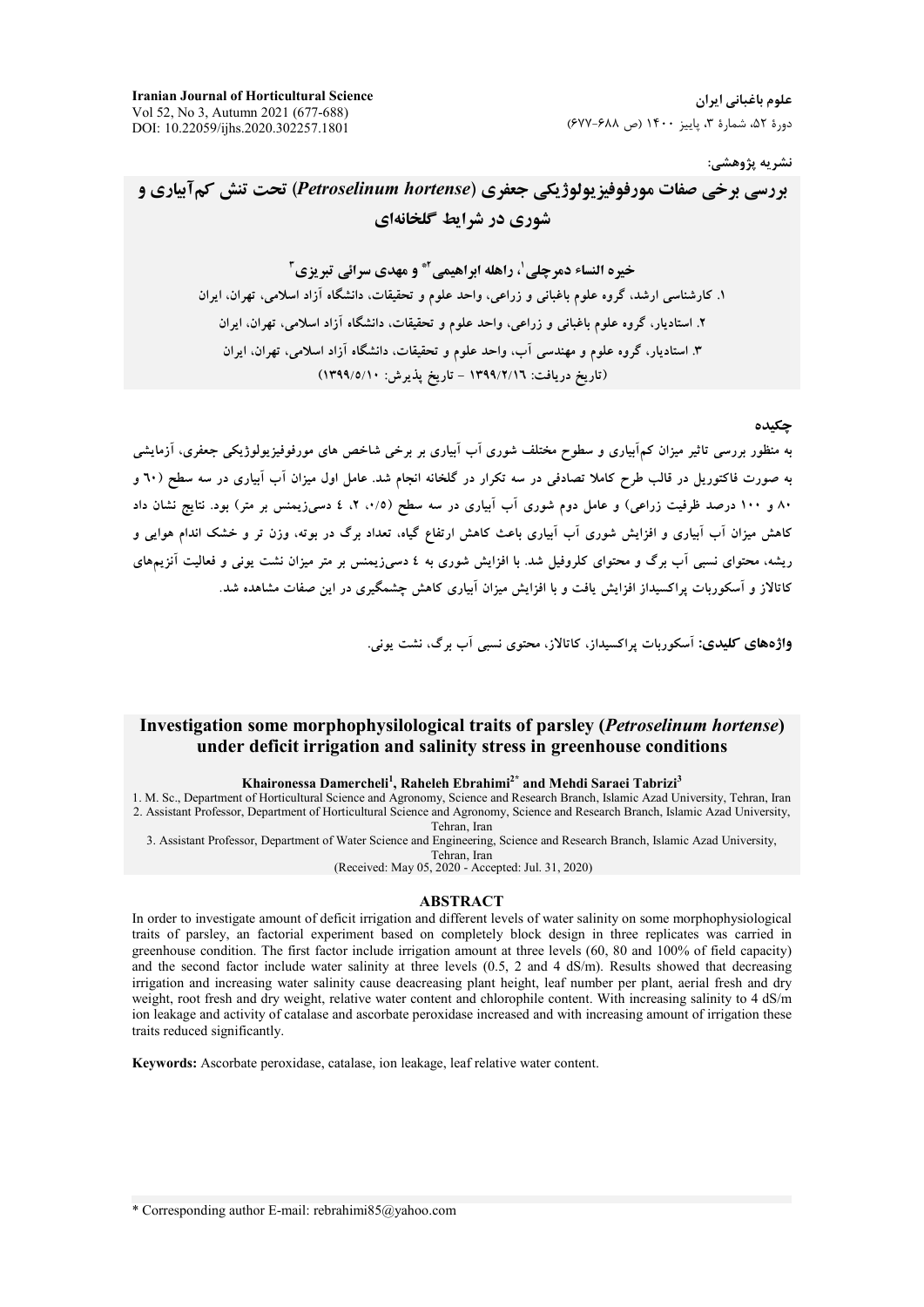شاخص سطح برگ، ارتفاع گیاه و تعداد برگ در گیاه Alinezhdian Bidabadi et al., 2018).

با توجه به موقعیت کشور ایران و وجود بحران آب، استفاده از روشهایی نظیر کمآبیاری، استفاده از منابع آب با کیفیت پایین (شور و لب شور) و استفاده از گیاهان خشک زیست و شورزیست در تولید محصولات کشاورزی، راهبردی مدیریتی جهت تعدیل وضعیت خشکسالی و بحران آب قلمداد شده و از اولویت خاصی برخوردار است. به منظور بهره برداری از اراضی شور دو راه وجود دارد، یکی کاهش محتوای شوری خاکها که در سطح وسیع مقرون به صرفه نیست و دیگری استفاده از گیاهانی که قادر به تحمل شوری باشند، بهطوری که میزان تولید آنها اقتصادی باشد. با توجه به اهمیت ارزش غذایی و دارویی جعفری در تغذیه انسان و محدودیت منابع آبی مناسب کشور، وسعت و پراکنش خاکهای شور در ایران، تحقیق حاضر با هدف بررسی اثر میزان آب ابیاری و سطوح شوری آب آبیاری با کلرید سدیم بر خصوصیات مورفوفيزيولوژيکي جعفري به صورت گلداني و در شرایط گلخانه ای انجام شد.

## مواد و روشها

این آزمایش به صورت فاکتوریل در قالب طرح کاملا تصادفی با دو عامل میزان آب آبیاری در سه سطح (۶۰، ۸۰ و ۱۰۰ درصدظرفیت زراعی) و شوری آب آبیاری ناشی از نمک کلرید سدیم در سه سطح (۰/۵) ۲ و ۴ دسیزیمنس بر متر) در گلخانه در سه تکرار انجام شد. برای تهیه آب با شوریهای مختلف، از طريق حل کردن ميزان نمک کلريد سديم مورد نياز در آب مقطر و اندازهگیری مدوام شوری با هدایت سنج الكتريكي تهيه گرديد. جهت تهيه بستر كشت جعفري در گلدان از مخلوط یک قسمت خاک زراعی، یک قسمت ماسه بادی و یک قسمت خاکبرگ استفاده شد. بستر تهیه شده در گلدان های پلاستیکی با قطر دهانه ۱۴ سانتی متر و ارتفاع ۲۰ سانتی متر و دارای زهکش، ریخته شد. در هر گلدان ۵ عدد بذر جعفری کاشته شد و پس از رشد و استقرار گیاه (دو تا سه برگی شدن بوته)، بوته ای که نسبت به بقیه قوی تر

#### مقدمه

جعفري (Petroselinum hortens Mill.) متعلق به تيره چتریان، گیاهی است دو ساله که در سال اول اندام خوراکی (برگ) تولید می کند (Hassandokht, 2012). جعفری یک منبع بسیار خوب ویتامین A، ویتامین C و ویتامین K مے باشد. به علاوه جعفری سرشار از آهن و اسیدفولیک است. این گیاه دارای دو جزء مهم شامل روغنهای فرار و فلاوونوئیدها در ترکیب خود میباشد که موجب شده این سبزی نقشی بیهمتا در سلامت انسان داشته باشد. جعفری یکی از سبزیهای که بهطور گسترده در ایران مصرف میشود. اطلاعات کمی در زمینه تحقیقات بر روی تنش شوری در سبزیها موجود است (Shannon & Grieve, 1999). تمام گیاهان نسبت به شوری واکنش یکسانی نداشته و برخی از آنها نسبت به این عامل مقاوم ترند. محققان گزارش کردند که تنوع قابل توجهي از تحمل به شوري در بين برخي گونهها و Maiti et al., ) رقمهای مختلف سبزیها وجود دارد 2010). ازآنجایی که یکی از مشکلات کشت محصولات گلخانهای، پایینبودن کارایی مصرف آب به ویژه در خاک و آبهای شور است، استفاده از راهکارهای مختلفی مانند معرفی رقمهای مقاوم و مدیریت آبیاری برای افزایش تولید به وسیله متخصصین کشاورزی مورد انتظار است.

در مطالعهای اثر تنش شوری بر برخی خصوصیات فیزیولوژیکی و بیوشیمیایی در گیاه گشنیز ( Coriandrum Sativum L. بررسی شد. نتایج نشان داد افزایش شوری سبب كاهش خصوصيات جوانه زني از قبيل سرعت و درصد جوانه زني، طول و وزن خشک ريشه چه و ساقه چه و غلظت کلروفیل برگها شد ( & Setayeshmehr .(Esmaeilzadeh Bahabadi, 2013

در پژوهش با هدف بررسی تاثیر سطوح شوری آب آبیاری (A dSm 1-). ۳ و ۶ ناشی از کلرید سدیم) و سطوح آب آبیاری (۶۰، ۸۰ و ۱۰۰ نیاز آبی) بر جذب عناصر غذايي و رشد اسفناج آزمايشي بهصورت فاكتوريل در قالب طرح کاملا تصادفی در گلدان اجرا شد. براساس نتايج، ارتفاع گياه، تعداد برگ، شاخص سطح برگ و کلروفیل بهطور معنے داری تحت تاثیر میزان شوری و میزان آب قرار گرفتند، بهگونهای که با افزایش مقدار نمک در آب آبیاری و کاهش مصرف آب، شاخص کلروفیل،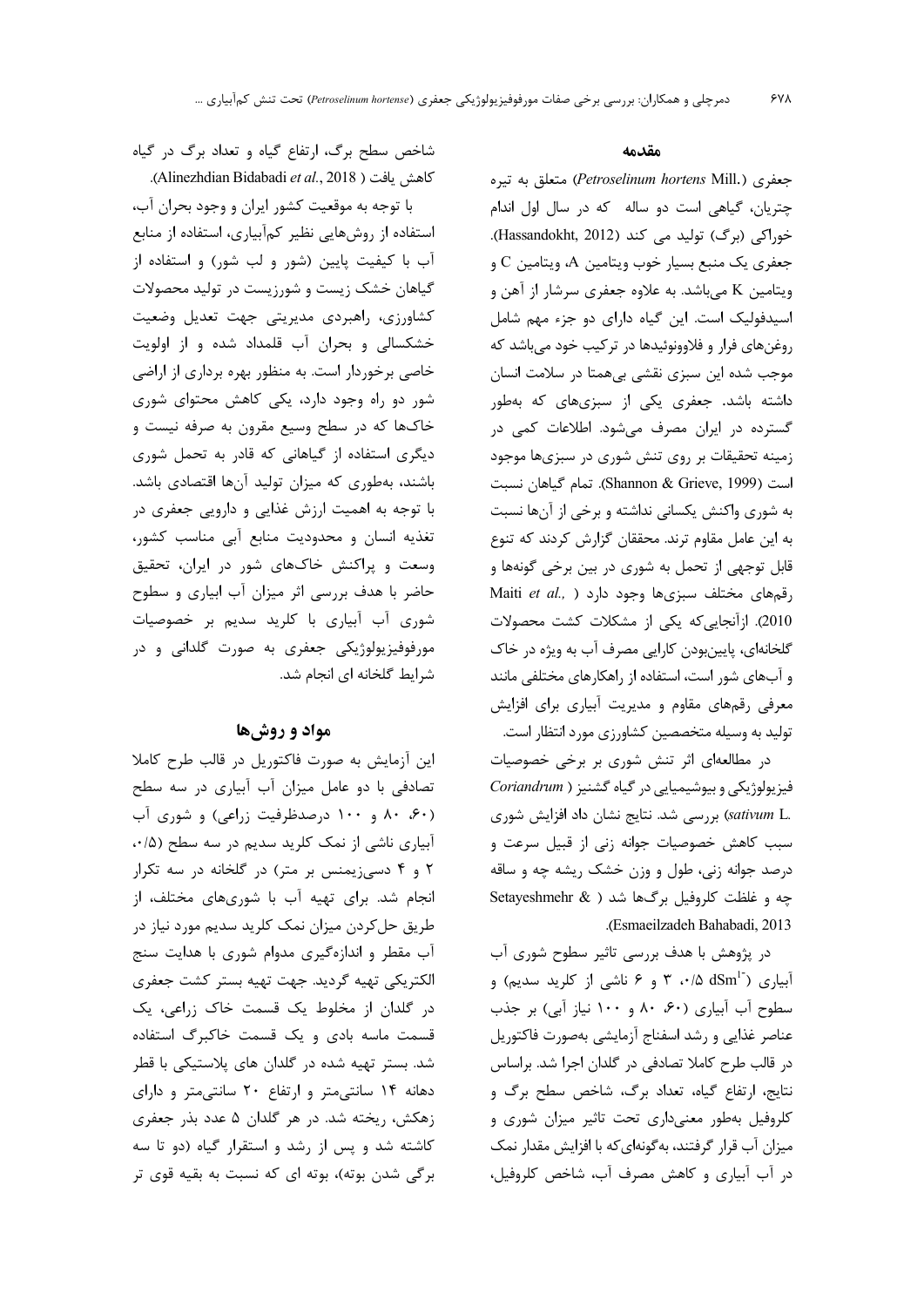ارتفاع بوته متعلق به تيمار ۶۰ درصد ظرفيت زراعى بود (شکل ١). همچنین نتایج مقایسه میانگینها نشان داد با افزایش سطح شوری آب آبیاری، ارتفاع بوته کاهش یافت. بیشترین ارتفاع بوته در تیمار شوری آب آبیاری ۰/۵ دسیزیمنس بر متر و کمترین ارتفاع بوته در تیمار شوری آب ابیاری ۴ دسیزیمنس بر متر به دست آمد (شکل ۲). طبق گزارش بسیاری از پژوهشگران شوری باعث کاهش ارتفاع نخود (Zare Mehrjerdi et al., 2011)، آمارانتوس Najafi & ) و شويد ( Kamali et al., 2012) Taymouri & Jafari شد. Sarhangzadeh, 2012 (2018) به این نتیجه دست یافتند افزایش شوری باعث کاهش جذب و انتقال مواد از ریشه به برگ و منجر به کاهش رشد و ارتفاع گیاه می گردد. همچنین، کاهش ارتفاع گیاهان در شرایط تنش شوری به دلیل کاهش .(Salami et al., 2006). (Salami et al., 2006).

بر اساس نتايج تجزيه واريانس اثر ميزان أبيارى و شوری آب آبیاری بر تعداد برگ در بوته جعفری در سطح پنج درصد معنیدارشد، ولی اثر متقابل میزان آبیاری و شوری بر تعداد برگ در بوته در سطح پنج درصد معنىدار نبود (جدول ١). نتايج مقایسه میانگینها نشان داد با افزایش میزان آبیاری، تعداد برگ در بوته افزایش پیدا کرد. بیشترین تعداد برگ در بوته در تیمار ۱۰۰ درصد ظرفیت زراعی و کمترین تعداد برگ در بوته متعلق به تیمار ۶۰ درصد ظرفیت زراعی بود (شکل ۳). با افزایش تنش رطوبتی، تعداد برگها کاهش پیدا می کند. علت کاهش محتوای نسبی آب، کاهش پتانسیل آب برگ و کاهش جذب آب از ریشه ها در شرایط خشک می باشد. طبیعتا در شرایط تنش آبی گیاه با کاهش تعداد و کوچک شدن برگ، سطح فتوسنتزکننده ی خود را کاهش می دهد و به دنبال كاهش سطح برگ، ظرفيت فتوسنتزى گياه كاهش می یابد. همچنین نتایج مقایسه میانگینها نشان داد با افزایش سطح شوری آب آبیاری، تعداد برگ در بوته کاهش پیدا کرد. بیشترین تعداد برگ در بوته در تیمار شوری آب آبیاری ۰/۵ دسی;یمنس بر متر و کمترین تعداد برگ در بوته در تیمار شوری ۴ دسی; یمنس بر متر حاصل شد (شکل ۴). بود، نگهداشته شد و بقیه از گلدانها حذف شدند. سپس تیمارهای شوری و آبیاری موردنظر اعمال گردید. آبیاری گلدانها با توجه به تیمارهای آزمایش تا رسیدن رطوبت خاک به ظرفیت زراعی انجام شد و سایر تیمارها با توجه به درصد ظرفیت زراعی صورت گرفت. برای تعیین ظرفیت زراعی از روش وزنی استفاده شد بدين ترتيب كه، وزن گلدان ها قبل از آبیاری تعیین شد و آبیاری کامل گلدان انجام شد و پس از خروج كامل آب زهكشي، مجددا گلدان توزين شد. تفاوت وزن اوليه و ثانويه به عنوان ظرفيت زراعي در نظر گرفته شد. پس از اعمال تیمارها در مدت زمان رشد گیاه (حدود ۷۰ روز پس از کاشت)، صفات موردنظر شامل تعداد برگ در بوته، ارتفاع بوته، وزن تر و خشک اندام هوایی، وزن تر و خشک ریشه،کلروفیل b a و كل (De Herralde et al., 1998) محتواى نسبي آب برگ، نشت الكتروليت، ظرفيت آنتي اكسيداني (Borochov-Neori et al., 2009)، فنل كل (McDonald, 2001)، كربوهيدرات محلول (Erigon et al., 1992)، ميزان آنزيمهاى كاتالاز (Kang and Saltiveit, 2001) و آسكوربات پراكسيداز (Nakano and Asada, 1981) اندازه گیری شد. برای تجزیه شیمیایی گیاه، اندام هوایی و ریشه گیاه پس از خشک شدن در دمای ۶۵ درجه سانتی گراد با آسیاب برقی به صورت پودر درآمد. ارتفاع گیاه به وسیله خط کش از ناحیه طوقه در سطح خاک تا انتهای قسمت هوایی گیاه بر حسب سانتی متر اندازه گیری شد.

تجزیه واریانس دادهها با نرمافزار ام اس تت سی و مقایسه میانگینها با آزمون چند دامنهای دانکن و گرافها با نرمافزار اکسل انجام شد.

## نتايج و بحث

نتایج تجزیه واریانس نشان داد اثر میزان آبیاری و شوری آب آبیاری بر ارتفاع بوته جعفری در سطح پنج درصد معنیدارشد، ولی اثر متقابل میزان آبیاری و شوری آب آبیاری بر ارتفاع بوته در سطح پنج درصد معنیدار نبود (جدول ١). نتايج مقايسه ميانگينها نشان داد با افزايش میزان آبیاری، ارتفاع بوته افزایش پیدا کرد. بیشترین ارتفاع بوته در تیمار ۱۰۰ درصد ظرفیت زراعی و کمترین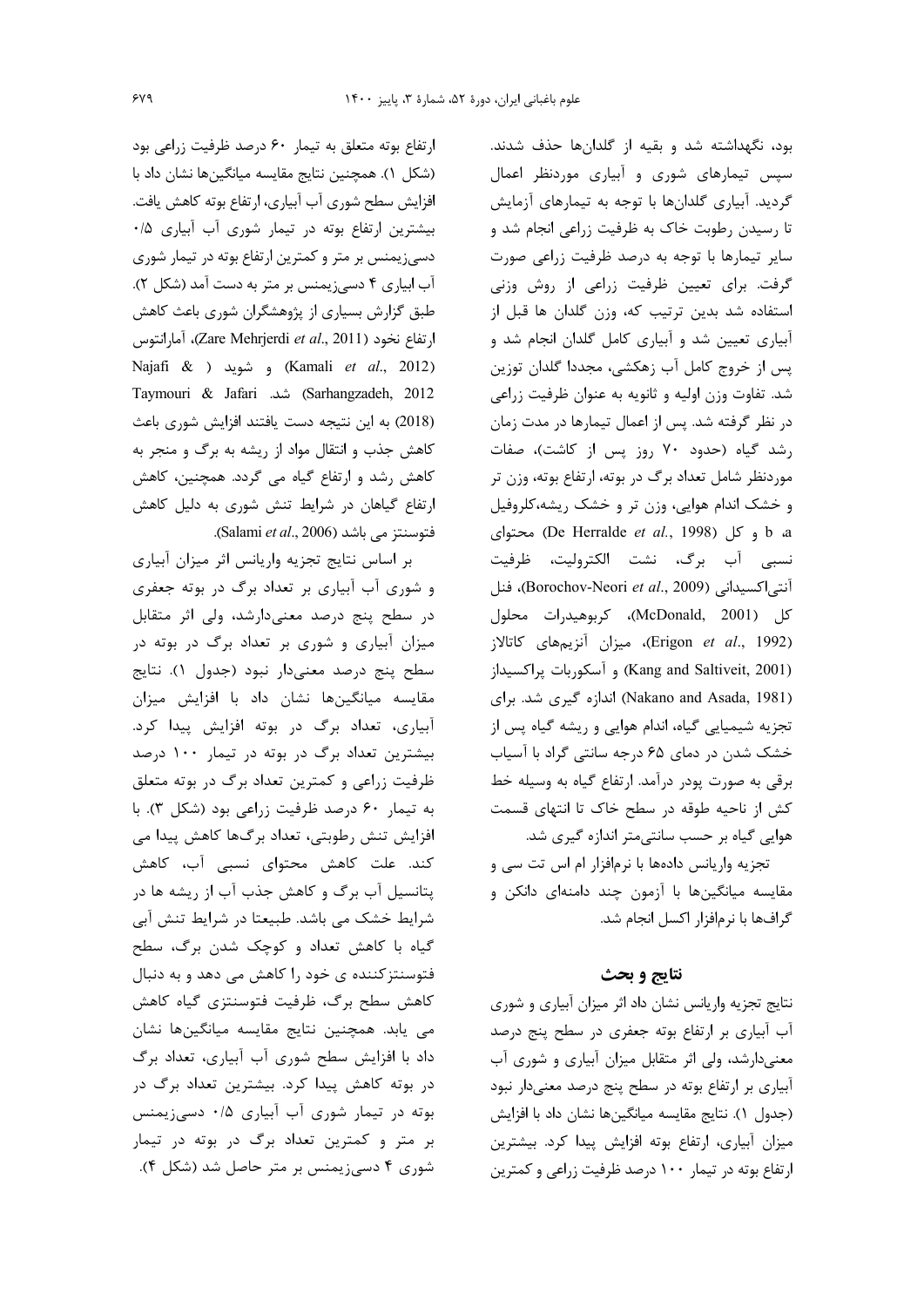|                                    |      | Mean of squares |           |              |            |              |            |               |
|------------------------------------|------|-----------------|-----------|--------------|------------|--------------|------------|---------------|
| Source of variance                 | d.f. | Plant           | Leaf no.  | Aerial       | Aerial     | Root         | Root       | Relative      |
|                                    |      | height          | per plant | fresh weight | dry weight | fresh weight | drv weight | water content |
| Irrigation                         |      | 91.560          | 11.28     | 9.54         | 0.12       | 0.034        | 0.003      | 24.66         |
| Water salinity                     |      | 32.490          | 43.91     | 5.92         | 0.053      | 0.031        | 0.005      | 92.46         |
| Irrigation $\times$ Water salinity | 4    | 0.023           | 0.15      | 0.52         | 0.002      | 0.00025      | 0.000008   | 0.23          |
| Error                              | 8    | 4.99            | l.11      | 0.77         | 0.006      | 0.006        | 0.000333   | 6.33          |
| C.V.                               | -    | 7.76            | 18.84     | 30.58        | 31.42      | 28.36        | 36.84      | 5.93          |

جدول ١. نتايج تجزيه واريانس اثر آبياري و شوري آب آبياري بر برخي صفات مورفوفيزيولوژيک گياه جعفري. Table 1. Results of variance analysis of irrigation and water salinity on some morphophysiologic traits of parsley.

\* و ns به ترتیب تفاوت معنیدار در سطح پنج درصد و نبود تفاوت معنیدار \*, ns: Significantly difference at 5% level and non significantly difference, respectively.



شکل ۱. مقایسه میانگین اثر آبیاری بر ارتفاع بوته جعفری.

(حروف E3, E2, E1 نشان دهنده آبیاری در ۶۰، ۸۰، ۱۰۰ درصد ظرفیت زراعی است).

Figure 1. Mean comparison effect of irrigation on parsley plant height  $(E1, E2 \text{ and } E3 \text{ show irrigation at 60, } 80 \text{ and } 100\% \text{ of field capacity}).$ 



شکل ۲. مقایسه میانگین اثر شوری آب آبیاری بر ارتفاع بوته جعفری (حرف S1، S2 و S3 به ترتیب نشاندهنده شوری آب آبیاری در ۲۰۰/۵ و ۴ دسی; یمنس بر متر از منبع کلرید سدیم است).

Figure 2. Mean comparison effect of water salinity on parsley plant height (S1, S2 and S3 show water salinity at 0.5, 2 and 4 dS/m from NaCl source)



(E1, E2 and E3 show irrigation at 60, 80 and 100% of field capacity).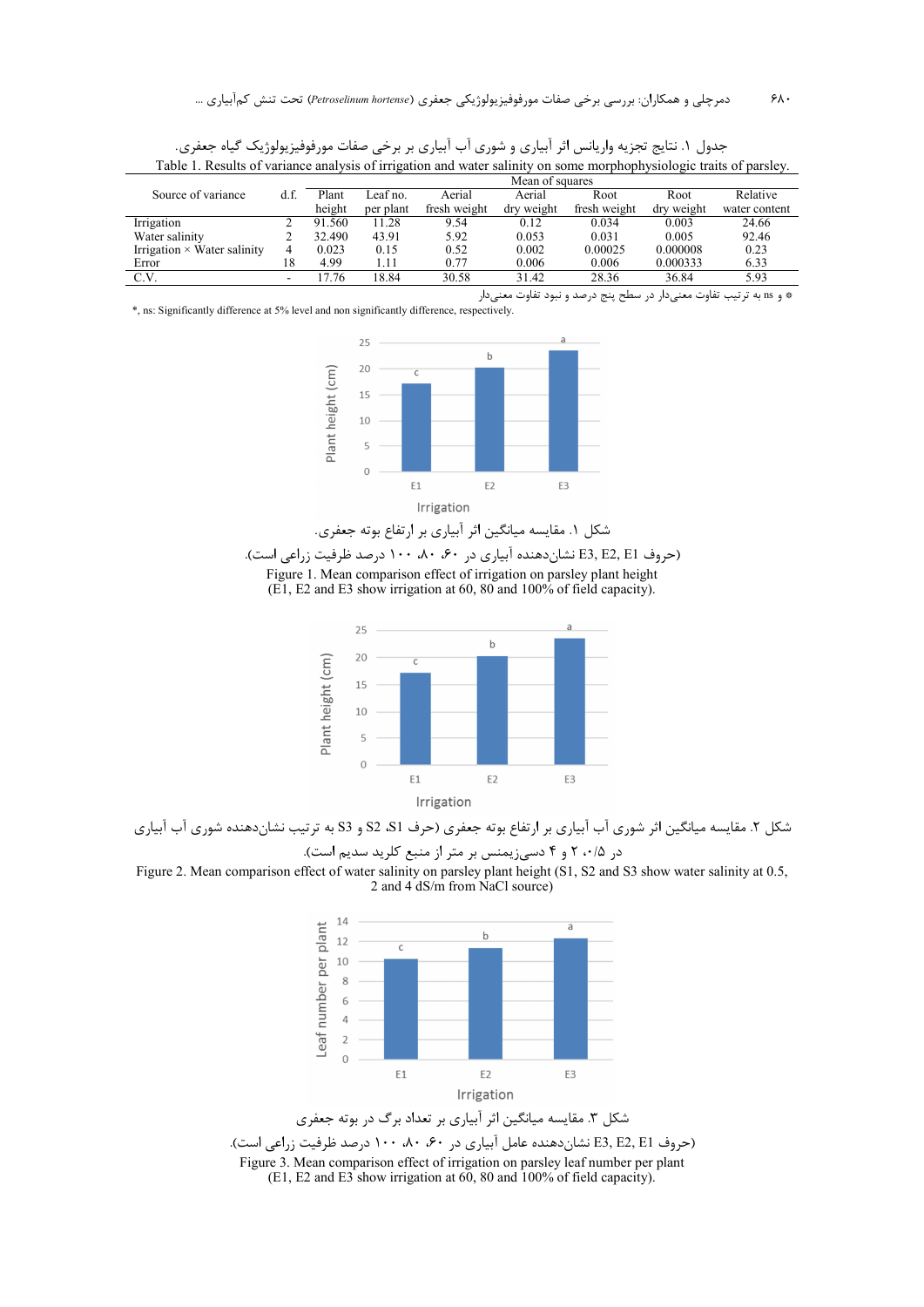

شکل ۴. مقایسه میانگین اثر شوری آب آبیاری بر تعداد برگ در بوته جعفری (حرف S1، S2 و S3 به ترتیب نشاندهنده شوری آب آبیاری در ۲۰٬۵ و ۴ دسیزیمنس بر متر از منبع کلرید سدیم است).

Figure 4. Mean comparison effect of water salinity on parsley leaf number per plant (S1, S2 and S3 show water salinity at  $0.5$ ,  $2$  and  $4$  dS/m from NaCl source).

> بر اساس نتايج تجزيه واريانس (جدول ١) اثر ميزان آبیاری و شوری آب آبیاری بر وزن تر اندام هوایی در سطح ينج درصد معنىدارشد. نتايج مقايسه ميانگينها نشان داد با افزایش میزان آبیاری، وزن تر اندام هوایی در بوته افزایش پیدا کرد. بیشترین وزن تر اندام هوایی در تیمار ۱۰۰ درصد ظرفیت زراعی و کمترین میزان وزن تر اندام هوایی متعلق به تیمار ۶۰ درصد ظرفیت زراعی بود (شکل ۵). با اعمال کمآبیاری پتانسیل آب خاک کاهش پیدا کرده و جذب آب با مشکل مواجه می شود و به دنبال آن رشد اندام هوایی کاهش مییابد .(Alinezhadian Bidabadi et al., 2018)

> با افزایش شوری آب آبیاری، وزن تر اندام هوایی در بوته کاهش پیدا کرد. بیشترین وزن تر اندام هوایی در تیمار ۰/۵ دسی; یمنس بر متر و کمترین وزن تر اندام هوایی در تیمار ۴ دسی;یمنس بر متر بود (شکل ۶). در واقع در اثر شوري آب آبياري مساحت برگ به عنوان يک مکانیزم اولیه کاهش می یابد در نتیجه آن میزان تولید مواد فتوسنتزی کاسته می شود که نتیجه آن کاهش رشد در قسمت اندام هوایی گیاه است. نتایج این تحقیق با پژوهش .Naderi Darbaghshahi et al (2005) بر روی بر (2018) Alinezhadian Bidabadi et al. بر روي گياه اسفناج، مطابقت دارد.

> اثر میزان آبیاری و شوری آب آبیاری بر وزن خشک اندام هوایی در سطح پنج درصد معنی دارشد، ولی اثر متقابل میزان آبیاری و شوری بر وزن خشک

اندام هوایی در سطح پنج درصد معنی دار نبود (جدول ١). نتايج مقايسه ميانگينها نشان داد با افزايش ميزان آبیاری، وزن خشک اندام هوایی افزایش پیدا کرد. بیشترین وزن خشک اندام هوایی در تیمار ۱۰۰ درصد ظرفیت زراعی و کمترین میزان وزن خشک اندام هوایی در تیمار ۶۰ درصد ظرفیت زراعی مشاهده شد.

با افزایش سطح شوری آب آبیاری، وزن خشک اندام هوایی کاهش پیدا کرد. بیشترین وزن خشک اندام هوایی در تیمار شوری آب آبیاری ۰/۵ دسیزیمنس بر متر و کمترین وزن خشک اندام هوایی در تیمار ۴ دسی;یمنس بر متر به دست آمد. تحت شرایط تنش شوری و آبی، نفوذ ریشه به اعماق خاک کاهش یافته و در نتیجه وزن خشک گیاه نیز کم می شود (Yildrim & Taylor, 2005). نتايج اين پژوهش با تحقيق (2018) Alinezhadian Bidabadi et al. (2018 گیاه اسفناج مطابقت دارد.

بر اساس نتايج تجزيه واريانس (جدول ١) اثر ميزان آبیاری و شوری آب آبیاری بر وزن تر و خشک ریشه جعفري در سطح پنج درصد معنىٍدارشد، ولي اثر متقابل میزان آبیاری و شوری آب آبیاری بر وزن تر و خشک ریشه در سطح پنج درصد معنیدار نبود. نتایج مقایسه میانگینها نشان داد با افزایش میزان آبیاری، وزن تر و خشک ریشه افزایش پیدا کرد. بیشترین وزن تر و خشک ریشه در تیمار ۱۰۰ درصد ظرفیت زراعی و کمترین آن متعلق به تیما, ۶۰ درصد ظرفیت زراعی بود.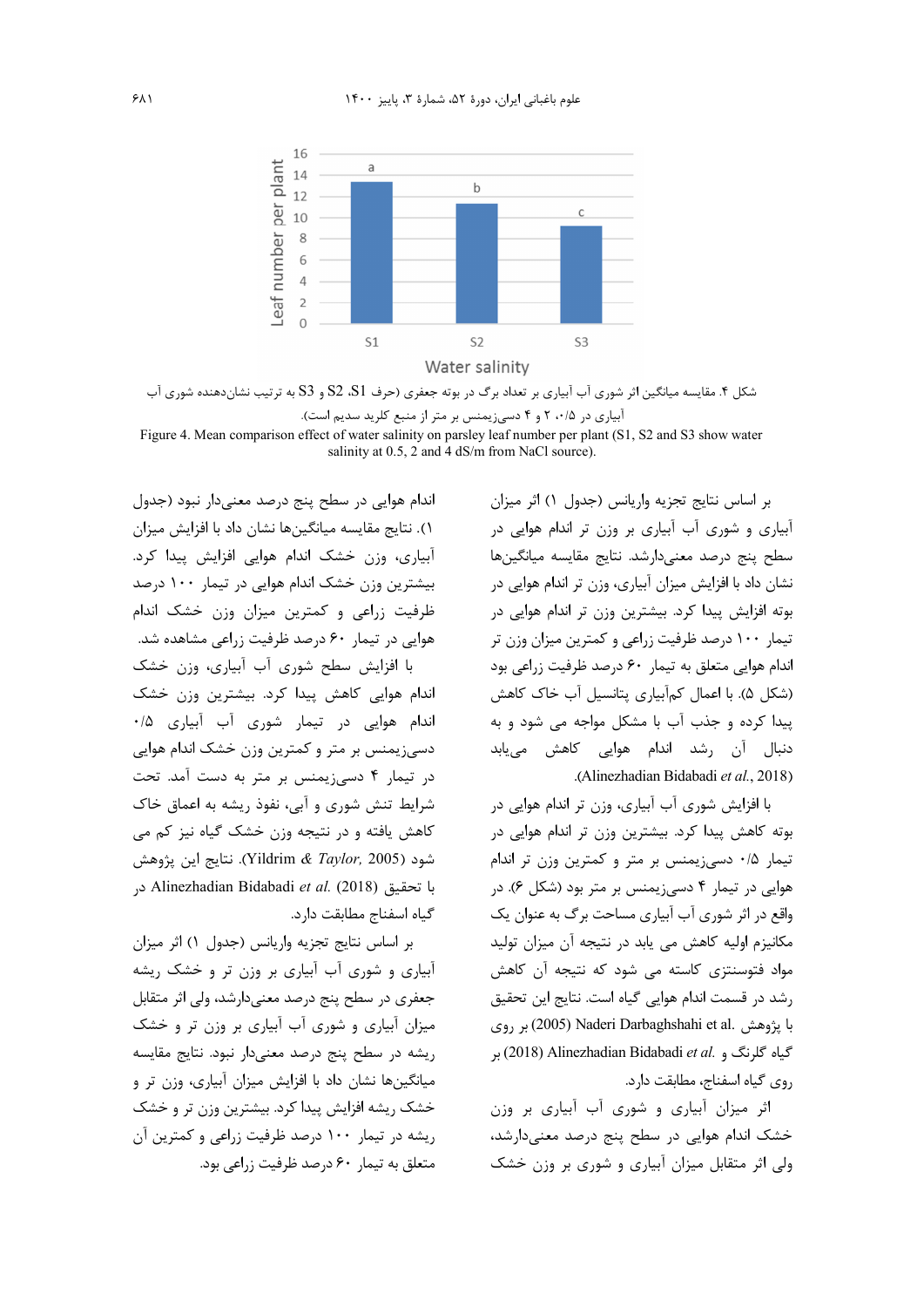









شوری آب آبیاری بر درصد محتوای نسبی آب برگ در سطح پنج درصد معنى دار بود (جدول ١). نتايج مقايسه میانگینها نشان داد با افزایش میزان آبیاری، درصد محتوای نسبی آب برگ افزایش پیدا کرد. بیشترین و کمترین درصد محتوای نسبی آب برگ به ترتیب در تیمار ۱۰۰ و ۶۰ درصد ظرفیت زراعی (شکل ۷) مشاهده شد. با افزایش شوری آب آبیاری، درصد محتوای نسبی آب برگ کاهش پیدا کرد. بیشترین و کمترین درصد محتوای نسبی آب برگ به ترتیب در تیمار ۰/۵ و ۴ دسی; یمنس بر متر حاصل شد (شکل ۸).

با توجه به اینکه یکی از آثار تنش شوری جلوگیری از جذب آب و ایجاد تنش خشکی (تنش اسمزی) است، احتمالا می توان علت کاهش محتوای رطوبت نسبی را کاهش پتانسیل آب برگ و کاهش

با افزایش سطح شوری آب آبیاری ، وزن تر و خشک ریشه کاهش پیدا کرد. بیشترین وزن تر و خشک ریشه در تیمار ۰/۵ دسیزیمنس بر متر و كمترين آن در تيمار ۴ دسي; يمنس بر متر به دست آمد. با اعمال تنش آبی پتانسیل آب خاک کاهش پیدا کرده و جذب آب با مشکل مواجه می شود. به دنبال آن رشد اندام هوایی و ریشه و در نتیجه وزن خشک و تر ریشه هم کاهش می یابد. کمبود آب و تنش شوری به خصوص در دوره رشد رویشی، توسعه ریشه را کاهش می دهد که این امر دلایل اصلی تفاوت در وزن تر و خشک ریشه در تیمارهای مختلف می باشد. نتایج Alinezhadian Bidabadi et al. اين تحقيق با يژوهش (2018) در گیاه اسفناج، همخوانی دارد.

نتایج تجزیه واریانس نشان داد اثر میزان آبیاری و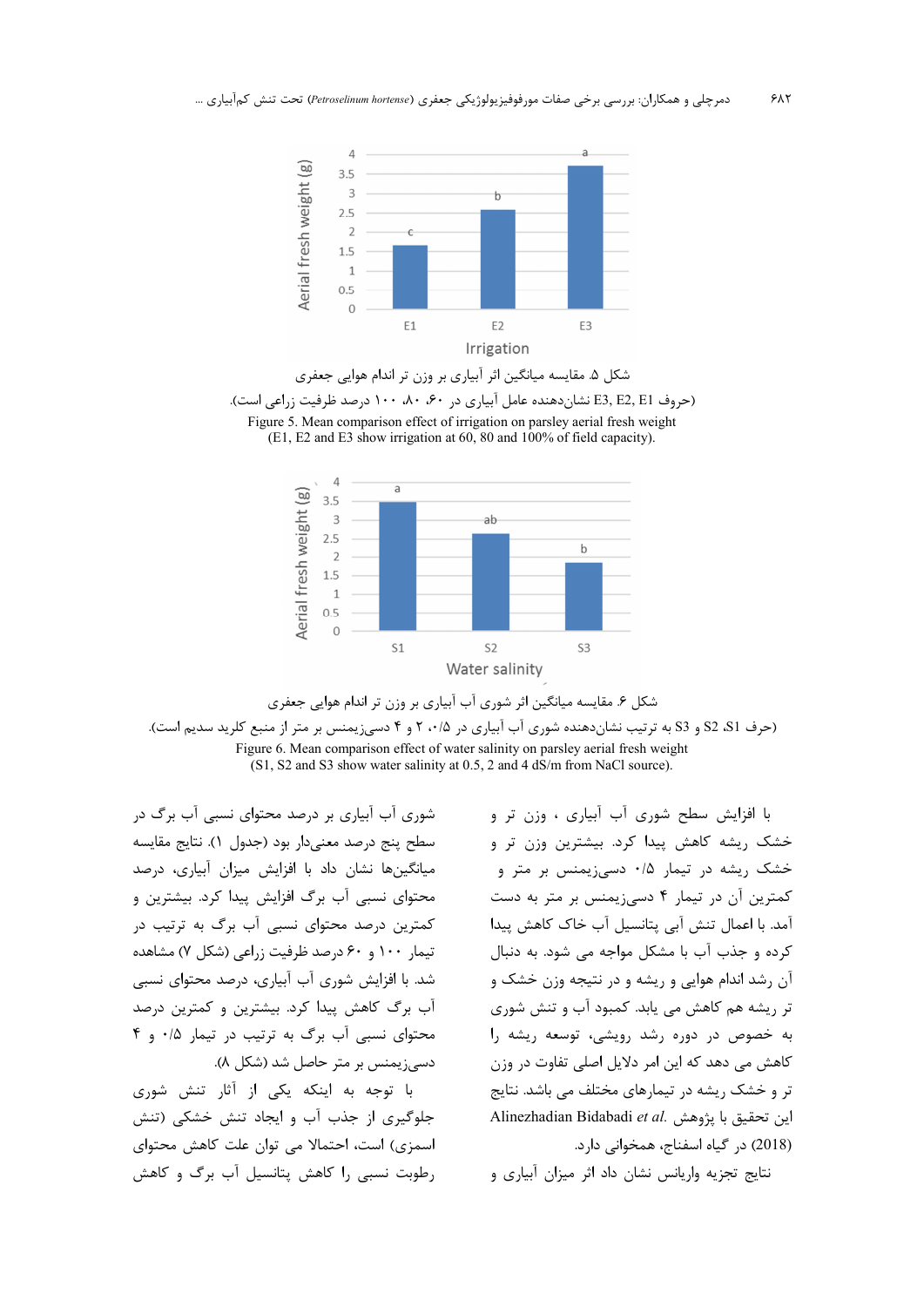جذب آب از ریشهها در شرایط خشک دانست (Colom & Vazana, 2003). همچنین علت کاهش پتانسیل آب منطقه ریشه را می توان میزان بالای سديم در آب شور دانست كه در نتيجه آن، نفوذ یذیری آب به داخل بافت های گیاهی کاهش پیدا می كند (Tiz & Zeiger, 2002) در نتيجه كاهش محتواي نسبی آب ہرگ مشاهده می شود.

در شرایط تنش شوری، بالا بودن محتوای نسبی آب برگ به معنای توانایی برگ در حفظ مقادیر بیشتر آب می باشد. در این پژوهش افزایش غلظت نمک در آب آبیاری، با کاهش میزان یون پتاسیم در گیاه (به دلیل رقابت با یون های سدیم) همراه بود. با افزایش شوری، غلظت پتاسیم یاختههای روزنه کاهش یافته در نتیجه روزنهها بسته شده تا تعرق برگها كاهش يافته و تا حدودی میزان محتوای نسبی آب برگ حفظ شود (Marcshener, 1995). بنابراین با افزایش شوری، غلظت

 $64$ Relative water content  $6<sup>2</sup>$  $ab$ 62 61 80  $h$ 60  $5<sup>c</sup>$  $58$  $F1$ E<sub>2</sub><br>Irrigation F<sub>3</sub>

شکل ۷. مقایسه میانگین اثر آبیاری بر محتوی آب نسبی برگ جعفری (حروف E3,E2,E1 نشاندهنده عامل آبیاری در ۶۰، ۸۰،

Figure 7. Mean comparison effect of irrigation on parsley leaf relative water content (E1, E2 and E3 show irrigation at  $60$ ,  $80$  and  $100\%$  of field capacity).



شکل ۸. مقایسه میانگین اثر شوری آب آبیاری بر محتوی نسبی آب برگ جعفری (حرف S1، S2 و S3 به ترتیب نشاندهنده

شوری آب آبیاری در ۲۰٬۵ و ۴ دسیزیمنس بر متر از منبع کلرید سدیم است).

Figure 8. Mean comparison effect of water salinity on parsley leaf relative water content (S1, S2 and S3 show water salinity at 0.5, 2 and 4 dS/m from NaCl source).

پتاسیم یاخته های روزنه کاهش یافته در نتیجه روزنهها بسته شده تا تعرق برگها کاهش یافته و تا حدودی میزان محتوای نسبی آب برگ حفظ شود (Jabbarzadeh, 2014). در این پژوهش کاهش محتوای Kaya et al., ) نسبی آب برگ با افزایش شوری، با نتایج 2007) در گیاه طالبی مطابقت دارد.

بر اساس نتايج تجزيه واريانس اثر ميزان آبيارى و شوري آب آبياري بر كلروفيل a b و كل در سطح پنج درصد معنے دارشد، ولی اثر متقابل میزان آبیاری و شوری بر کلروفیل a b و کل جعفری در سطح پنج درصد معنىدار نبود. نتايج مقايسه ميانگينها نشان داد بيشترين مقدار كلروفيل a b و كل در تيمار ١٠٠ درصد ظرفیت زراعی و کمترین آنها در تیمار ۶۰ درصد ظرفیت زراعی مشاهده شد. همچنین بیشترین و کمترین مقدار كلروفيل b a و كل به ترتيب متعلق به تيمار ٠/٥ دسی; یمنس بر متر و ۴ دسی; یمنس بر متر بود.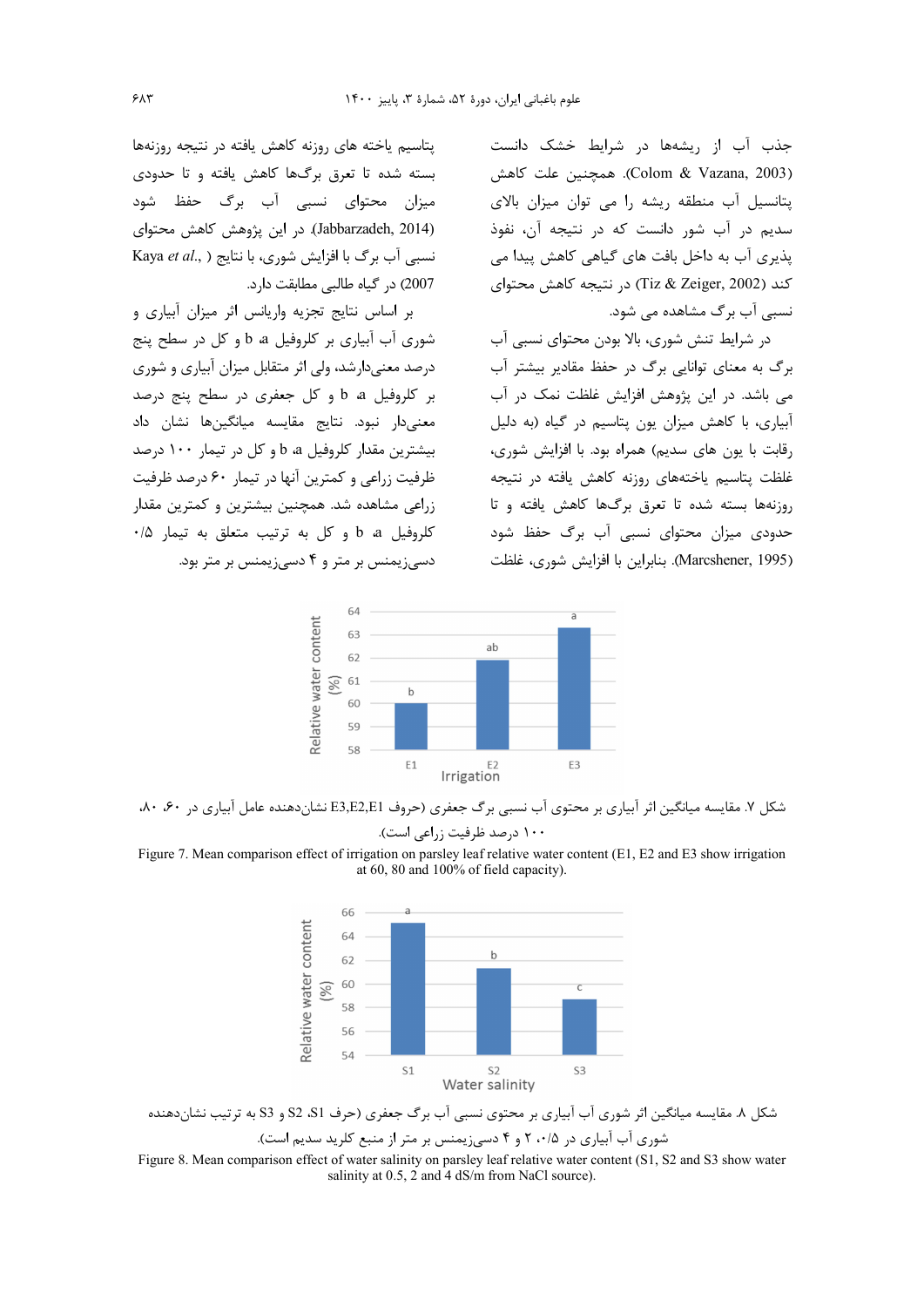كمبود آب سبب تغيير وضعيت آب و محتواى کلروفیل می شود که با شروع ساز و کارهای حفاظتی در گیاهان ارتباط دارد (Blum & Ebercon, 1981). كاهش محتواي كلروفيل تحت تنش آبى يك پديده شايع است كه در گياهان مختلف متفاوت است. Populus محتوای کلروفیل در اثر خشکی گیاه Populus Lei et ) بهطور قابل توجهي كاهش يافت ( Lei et al., 2007). كاهش مقدار كلروفيل ممكن است به دليل افزايش فعاليت كلروفيلاز تحت تنش آبي باشد.

غلظت كلروفيل برگ شاخص مستقيم سلامتى گياه و وضعیت رشد آن است و می تواند شاخصی از فعالیت فتوسنتزی گیاه باشد. با افزایش سطح شوری آب آبیاری، میزان کلروفیل کاهش چشمگیری یافت. تنش شوری، از طریق اعمال اثرات منفی اسمزی و یونی، میزان فتوسنتز و رنگدانه های فتوسنتزی گیاهان را تحت تاثیر قرار می دهد (Molassiotis et al., 2006).

به نظر می رسد در اثر عدم تعادل یونی حاصل از شوري و افزايش يون سمي سديم در بافت برگ، كلروفيل تخریب شده و در نتیجه محتوای آن کاهش می یابد. همچنین ممکن است به دلیل کاهش جذب منیزیم در اثر شوری، سنتز کلروفیل مختل شده باشد و سپس میزان محتوای آن کاهش پیدا کند. بسیاری از محققین نیز علت کاهش محتوای کلروفیل در اثر شوری را عدم تعادل يونى ذكركرده اند (Giri & Mukerji, 2004). با افزایش بیش از حد شوری و اثرات سوء آن بر ساختار و در نتیجه تخریب کلروپلاستها، میزان کلروفیل کاهش می یابد (Cramer, 2002).

نتايج تجزيه واريانس نشان داد اثر شورى آب آبیاری بر فنل کل در سطح پنج درصد معنیدارشد، ولی اثرمیزان آبیاری و همچنین اثر متقابل میزان آبیاری و شوری آب آبیاری بر فنل کل در سطح پنج درصد معنىدار نبود. نتايج مقايسه ميانگينها نشان داد با افزایش سطح شوری آب آبیاری، میزان فنل افزایش پیدا کرد. بیشترین مقدار آن در تیمار ۴ دسیزیمنس بر متر و کمترین مقدار آن در تیمار ۰/۵ دسی; یمنس بر متر حاصل شد.

ترکیبات فنلی از اجزا سیستم دفاعی غیر آنزیمی و آنتی اکسیدانی سلول های گیاهی می باشند که مهار

اتوكسيداسيون ليييدها، تجزيه راديكالهاي آزاد Ksouri et al., ) اکسیژن و پراکسیدها را به عهده دارند 2007) و ساختارهای سیتوپلاسمی و کاروپلاستی را از تاثیرات منفی شوری محافظت می کنند ( ,Amel et al 2008). نتايج اين پژوهش با نتايج ( & Setayeshmehr Esmaeilzadeh Bahabadi, 2013) در گیاه گشنیز مطابقت دار د.

اثر میزان آبیاری و شوری آب آبیاری بر ظرفیت آنتی|کسیدانی در سطح پنج درصد معنیدار شد، ولی اثر متقابل میزان آبیاری و شوری آب آبیاری بر ظرفیت آنتی|کسیدانی در سطح پنج درصد معنیدار نبود. نتایج مقایسه میانگینها نشان داد با افزایش میزان آبیاری، ظرفیت آنتی|کسیدانی افزایش پیدا کرد. بیشترین و کمترین ظرفیت آنتی|کسیدانی به ترتیب در تیمار ۱۰۰ و ۶۰ درصد ظرفیت زراعی بدست آمد. همچنین با افزایش شوری آب آبیاری، ظرفیت آنتی|کسیدانی افزایش پیدا کرد. بیشترین درصد آن در تیمار ۴ دسی;یمنس بر متر و کمترین درصد ظرفیت آنتی|کسیدانی در تیمار ۰/۵ دسی;یمنس بر متر بدست آمد.

نشان دادند فعالیت مهار Kafi *et al*. (2012) رادیکال DPPH با افزایش شوری در ژنوتیپ های نخود افزایش پیدا کرد، البته در بین ژنوتیپ ها، تنوع زیادی از نظر فعالیت مهار رادیکال DPPH مشاهده شد، بهطوریکه در بعضی ژنوتیپ ها با افزایش شوری در ابتدا افزایش فعالیت مهار رادیکال DPPH و در شوری شدید، کاهش فعالیت مهار رادیکال DPPH دیده شد.

محققان نشان دادند تنش شوری در گیاه مریم گلی سبب افزایش فعالیت آنتیاکسیدانی گیاه شد، ولی تنش شوری شدید از میزان درصد فعالیت آنتیاکسیدانی گیاه كاست. علت اين امر مي تواند به اين دليل باشد كه تنش شوری بالا، اثر منفی بر ویژگی های آنتی|کسیدانی گیاهان داشته و باعث کاهش ترکیبات فنلی و ظرفیت Sidsel Fiskaa et al., 2009;) شود (Sidsel Fiskaa et al., 2009; .(Valifard et al., 2014).

نتایج تجزیه واریانس نشان داد اثر میزان آبیاری و شوری آب آبیاری بر آنزیمهای کاتالاز و آسکوربات پراکسیداز در سطح پنج درصد معنیدارشد، ولی اثر متقابل میزان آبیاری و شوری بر آنها در سطح پنج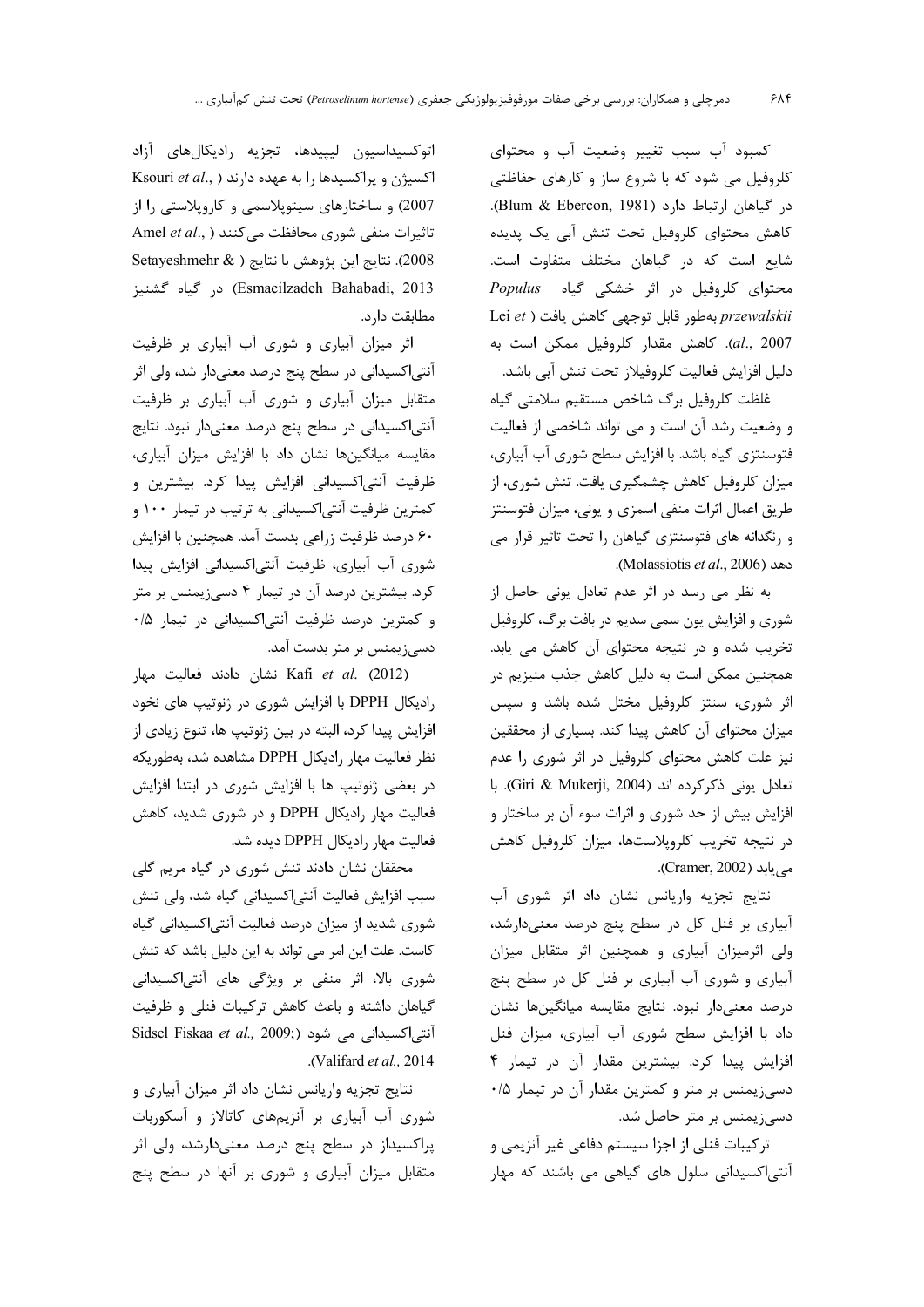درصد معنى دار نبود. نتايج مقايسه ميانگين ها نشان داد با افزایش میزان آبیاری، آنزیمهای کاتالاز و آسکوربات یراکسیداز کاهش پیدا کردند. بیشترین میزان آنها در تیمار ۶۰ درصد ظرفیت زراعی و کمترین میزان این آنزیمها در تیمار ۱۰۰ درصد ظرفیت زراعی به دست آمد (شكل ٩). بر اساس نتايج مقايسه ميانگينها با افزايش سطح شوری آب آبیاری، میزان آنزیمهای کاتالاز و .<br>آسکو,بات یراکسیداز افزایش پیدا کرد. بیشترین و کمترین میزان این آنزیمها به ترتیب در تیمار ۴ و ۰/۵ دسی; یمنس بر متر به دست آمد (شکل ۱۰).

آنزیم کاتالاز آنزیمی است که در گیاهان باعث می شود ترکیباتی مانند آب اکسیژنه و  $\rm CO_2$  به آب و اکسیژن تجزیه شود. آب اکسیژنه اگر در شرایط عادی قرار گیرد تولید اکسیژن آزاد می کند که مضر است ( Neumann, 1997). كاتالاز يک آنزيم تبديل كننده هيدروژن پراكسيد

به آب و اکسیژن مولکولی است که در نتیجه تنش شوری، میزان آن در برگها و ریشه افزایش می یابد . ۔<br>آنزیمهای آنتے اکسیدانی از قبیل کاتالاز سهم زیادی در مقاومت گیاهان به تنش شوری از طریق حذف ، ادیکال های آزاد اکسیژن دارا می باشند.

نتایج تجزیه واریانس نشان داد اثر میزان آبیاری و شوری آب آبیاری بر درصد نشت یونی معنیدار بود. نتایج مقایسه میانگینها نشان داد با افزایش میزان آبیاری، درصد نشت یونی کاهش پیدا کرد. بیشترین و کمترین درصد نشت یونی به ترتیب در تیمارهای ۶۰ و ۱۰۰ درصد ظرفیت زراعی به دست آمد. با افزایش شوری آب آبیاری، درصد نشت یونی نیز افزایش پیدا کرد. بیشترین مقدار آن متعلق به تیمار ۴ دسی; یمنس بر متر و کمترین مقدار آن در تیمار ۰/۵ دسی; یمنس بر متر مشاهده شد.





(حروف E3, E2, E1 نشان دهنده عامل آبیاری در ۶۰، ۸۰، ۱۰۰ درصد ظرفیت زراعی است). Figure 9. Mean comparison effect of irrigation on parsley catalase activity (E1, E2 and E3 show irrigation at 60, 80 and 100% of field capacity).



شکل ۱۰. مقایسه میانگین اثر شوری آب آبیاری بر فعالیت کاتالاز جعفری (حرف S1، S2 و S3 به ترتیب نشاندهنده شوری آب

آبیاری در ۲۰۰۵ و ۴ دسی; یمنس بر متر از منبع کلرید سدیم است).

Figure 10. Mean comparison effect of water salinity on parsley catalase activity (S1, S2 and S3 show water salinity at  $0.5$ , 2 and 4 dS/m from NaCl source).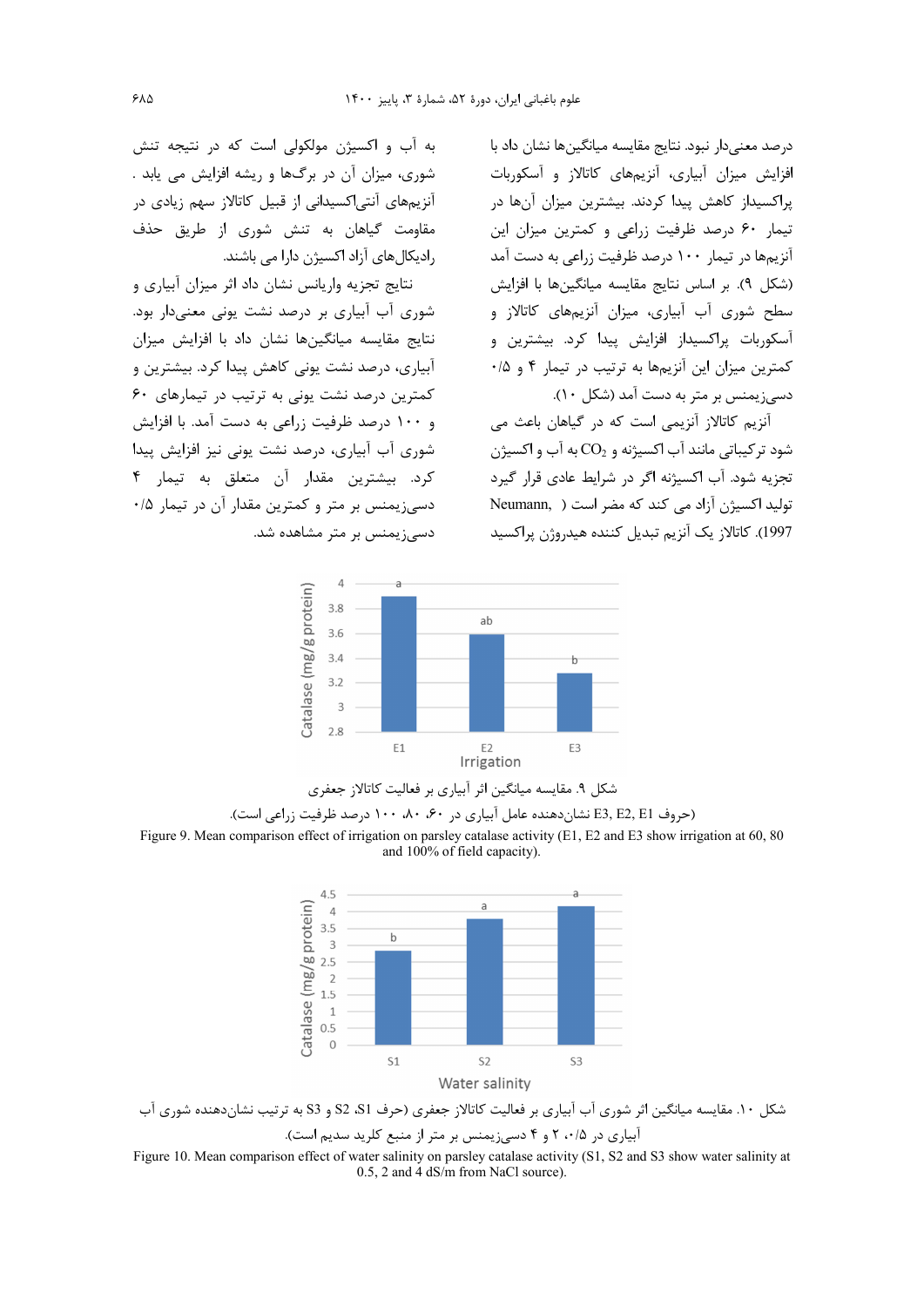یکی از اثرات منفی شوری بر گیاهان، تنش اکسیداتیو می باشد که میزان نشت یونی، برای بیان میزان تنش اکسیداتیو شوری کاربرد دارد ( Soliman 8 Elshaieny, 2014) و این عامل برای اندازه گیری میزان آسیب ناشی از شوری بر نفوذپذیری غشای Meghadalimoradi & ) شود ( Neghadalimoradi & ) .(Manochehri Kalantari, 2018). در غلظت های بالای شوری، نفوذیذیری غشای یاختهای افزایش یافته و در نتیجه پایداری غشا کاهش می یابد و در نهایت Kaya et al., 2007; ) منجر به نشت یونی می گردد Wu et al., 1998) اظهار داشتند با افزایش شوری .<br>غلظت زياد يون هاي سديم موجب تخريب غشاي سلول می شود، بهطوری که میزان استرول ها و فسفولیپیدهای غشای سلولی با افزایش شوری به شدت کاهش می یابد. همچنین تنش های محیطی به ویژه شوری، از طریق ایجاد رادیکال های آزاد اکسیژن در داخل سلول، موجب كاهش پايداري غشا و افزايش نشت مواد سیتوپلاسمی از آن خواهد شد ( Azari et  $. (al., 2012)$ 

اثر میزان آبیاری بر مقدار کربوهیدارت محلول جعفري در سطح پنج درصد معنىدار بود، ولي اثر شوري و همچنین اثر متقابل میزان آبیاری و شوری آب آبیاری بر مقدار کربوهیدارت محلول در سطح پنج درصد معنی دار نبود. با افزایش میزان آبیاری، مقدار کربوهیدارت محلول افزایش پیدا کرد. بیشترین میزان کربوهیدرات

محلول در تیمار ۱۰۰ درصد ظرفیت زراعی با میانگین ۱۳۲/۰ میلی گرم بر گرم وزن تر و کمترین میزان آن در تیمار ۶۰ درصد ظرفیت زراعی با میانگین ۰/۰۸۸ میلی گرم بر گرم وزن تر مشاهده شد.

بسیاری از شرایط تنش زای محیطی بر متابولیسم قندها و توزیع مواد فتوسننتزی در گیاهان در حال رشد اثر می گذارند. افزایش مقدار قندهای محلول تحت شرایط شوری، غرقابی و سرما گزارش شده است (Soltani et al., 2006). همچنین محققان همبستگی بالایی را بین تجمع قندهای محلول (ساکارز، گلوکز و فروکتور) و میزان تحمل به خشکی در گیاهان گزارش كرده اند (Hoekstra & Buitink, 2001).

# نتىجە گىرى كلى

نتایج حاصل از بررسی تاثیر کمآبیاری نشان داد اغلب صفات مورد ارزيابي كاملا تحت تاثير كمبود آب قرار گرفتند و بەطور محسوسی کاهش پیدا کردند. نتایج یژوهش نشان داد کمآبیاری و افزایش شوری آب ۔<br>آبیاری باعث کاهش معنیدار کلروفیل ها شد. با افزایش شوری آب آبیاری تا ۴ دسی; یمنس بر متر تمام خصوصیات مورد ارزیابی جعفری کاهش یافت. با افزایش شوری به ۴ دسیزیمنس بر متر میزان نشت یونی و فعالیت آنزیمهای کاتالاز و آسکوربات یراکسیداز افزایش یافت و با افزایش میزان آبیاری کاهش چشمگیری د<sub>د</sub> این صفات مشاهده شد.

### **REFERENCES**

- Alinezhdian Bidabadi, A., Hassani, M. & Maleki, A. (2018). Effect of water salinity on soil salinity,  $\mathbf{1}$ . growth and mineral concentration of spinach in pot. Research of Water and Soil 3, 641-651.
- Amel, A., Mohamed, A. & Amina, A.A. (2008). Alterations of some secondary metabolites and 2. enzymes activity by using exogenous antioxidant compound in onion plants grown under seawater salt stress. American-Eurasian Journal of Scientific Research, 3(2): 139-146.
- Azari, A., Modares Sanavi, S.A.M., Askari, H., Ghanati, F., Naji, A. & Alizadeh, B. (2012). Effect  $3.$ of salinity stress on physiological and morphological traits of Brassica napus and B. rapa. Iranian Journal of Agronomy 2(14), 121-135. (In Farsi).
- Blum, A. & Ebercon, A. (1981). Cell membrane stability as a measure of drought and heat tolerance  $\mathbf{4}$ . in wheat. Crop Science,  $21(1)$ , 43-47.
- Borochov- Neori, H., Judeinstein, S., Tripler, E., Harari, M., Greenberg, A., Shomer, I. & Holand, 5. D. (2009). Seasonal and cultivar variations in antioxidant and sensory quality of pomegranate (Punica granatum L.) fruit. Journal of Food Composition and Analysis, 22(3), 189-195.
- Colom, M. R. & C. Vazana. (2003). Photosynthesis and PSII functionality of drought resistant and 6. drought-sensitive weeping love grass plants. Environmental Experiment Botany, 49, 135-144.
- $7.$ Cramer, G.R. (2002). Response of abscisic acid mutant of Arabidopsis to salinity. Functional Plant Biology, 29, 561-567.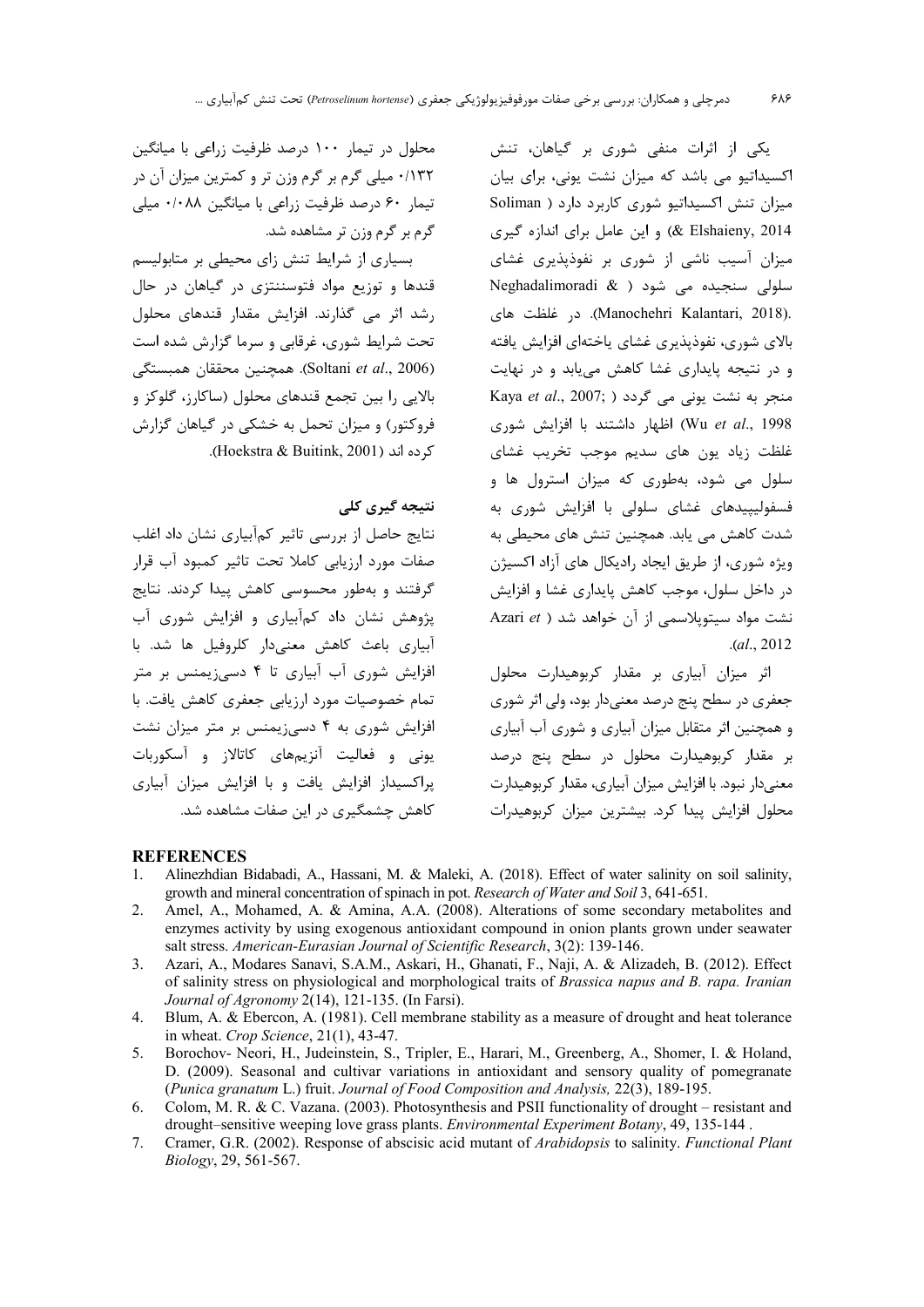- 8. De Herralde, F., Biel, C., Save, R., Morales, M.A., Torrecillas, A., Alarcon, J.J. & Sanchez-Blanco M.J. (1998). Effect of water and salt stresses on the growth, gas exchange and water relations in *Argyranthemum coronopifolium* plants. *Plant Science,* 139, 9-17.
- 9. Giri, M. & Mukerji, K.G. (2004). Mycorrhizal inoculant alleviates salt stress in *Sesbania aegyptiaca* and *Sesbania grandi flora* under field conditions: evidence for reduced sodium and improved magnesium uptake. *Mycorrhiza*, 14:307–312.
- 10. Hassandokht, M.R. (2012). *Technology of vegetable production*. Selseleh Publication, 576pp. (in Farsi).
- 11. Hoekstra, F. A. & Bulink, J. (2001). Mechanisms of plant desiccation tolerance. *Trends in Plant Science*, 8, 431-438.
- 12. Jabbarzadeh, M. (2014). *Physiological and morphological response of amaranthus and calendula to nitric oxide in salinity stress*. Msc. Thesis, University of Ferdowsi, Mashhad, Iran. (In Farsi).
- 13. Kafi, M., Barouee, A., Salehi, M., Kamandi, A., Masoumi, A. & Nabati, J. (2012). *Physiology of environmental stress on plants*. Jihade Daneshgahi Publication, Mashhah. (In Farsi).
- 14. Kamali, M., Shour, M., Selahvarzi, Y., Goldani, M. & Tehranifar, A. (2012). Effect of CO<sub>2</sub> inrichment on morphophysiological traits of ornamental amaranthus in salinity condition. *Journal of Horticultural Science (Agricultural Science and Industries)*, 26(2), 178-188.
- 15. Kaya, C., Tuna, A.L., Ashraf, M. & Altunlu, H. (2007). Improved salt tolerance of melon (*Cucumis melo* L.) by the addition of proline and potassium nitrate. *Environmental and Experimental Botany,* 60, 397-403.
- 16. Ksouri, R., Megdiche, W., Debez, A., Falleh, M., Grignon, C. & Abdelly, C. (2007). Salinity effect on polyphenol content and antioxidant activities in leaves of the halophyte *Cakile maritima*. *Plant Physiology and Biochemistry*, 45, 244-248.
- 17. Lei, Y., Korpelainen, H. & Li, C. (2007). Physiological and biochemical responses to high Mn concentrations in two contrasting *Populus cathayana* populations. *Chemosphere*, 68(4), 686-694.
- 18. Marcshner, H. (1995). *Mineral nutrition of higher plants*. Academic Press, London. 889p.
- 19. Maiti, R.K., Vidyasagar, P., Umashankar, P., Gupta, A., Rajkumar, D. & Gonzalez Rodriguez, H. (2010). Genotypic variability in salinity tolerance of some vegetable crop species at germination and seedling stage. *Plant Stress Management,* 1(3), 204-209.
- 20. McDonald, S., Prenzler, P.D., Autolovich, M. & Robards, K. (2001). Phenolic content and antioxidant activity of olive extracts. *Food Chemistry,* 73, 73-84.
- 21. Molassiotis, A.N., Sotiropolos, T., Tanou, G., Kofidis, G., Diamantidis, G. & Therios, I. (2006). Antioxidant and anatomical responses in shoot culture of the apple rootstock MM106 treated with NaCl, KCl, manitol or sorbitol. *Biologia Plantarum*, 50, 61- 68.
- 22. Naderi Darbaghshahi, M., Nourmohammadi, Gh. Majidi, E., Darvish, F., Shirani Rad, A. & Dani, H. (2005). Response of summer safflower to different drought stress in Esfahan region. *Iranian Journal of Agronomy,* 7, 212-225. (In Farsi).
- 23. Najafi, N. & Sarhangzadeh, A. (2012). Effect of NaCl salinity and soil water flooding on growth traits of maize in greenhouse condition. *Science and Technology of Greenhouse Cultivation,* 10(3), 1-14. (In Farsi).
- 24. Neghadalimoradi, H. & Manochehri Kalantari, Kh. (2018). Effect of ultraviolet C pretreatment on seed germination and some biochemical traits of two wheat cultivars under salinity condition. *Journal of Basic Science,* 35(6), 89-107. (In Farsi).
- 25. Neumann, P. (1997). Salinity resistance and plant growth revisited. *Plant Cell and Environment,* 20, 1193-1198.
- 26. Salami, M., Safar Neghad, A. & Hamidi, H. (2006). Effect of salinity stress on morphological traits of *Cummimum cymimum* and *Valeriana offivinalis. Pazhohesh and Sazandegi in Natural Resources*  2(3), 77-83. (in Farsi).
- 27. Setayeshmehr, Z. & Esmaelzadeh Bahabadi, S. (2013). Effect of salinity stress on some physiological and biochemical traits of coriander (*Coriandrum sativum* L.). *Journal of Plant Production,* 2(3), 111-128.
- 28. Shannon, M.C. & Grieve, C.M. (1999). Tolerance of vegetable crops to salinity. *Scientia Horticulturae,* 78, 5-38.
- 29. Sidsel Fiskaa, H., Grethe, I., Borge, A., Knut, A. & Gunnar, B. (2009). Effect of cold storage and harvest data on bioactive compound in curly kale (*Brassica oleracea* L. var. *acephala*). *Potharvest Biology and Technology*, 51, 36-42.
- 30. Soliman, W.S. & El-Shaieny, A.H. (2014). Effect of saline water on germination and early growth stage of five Apiaceae species. *African Journal of Agricultural Research*, 9(7), 713-719.